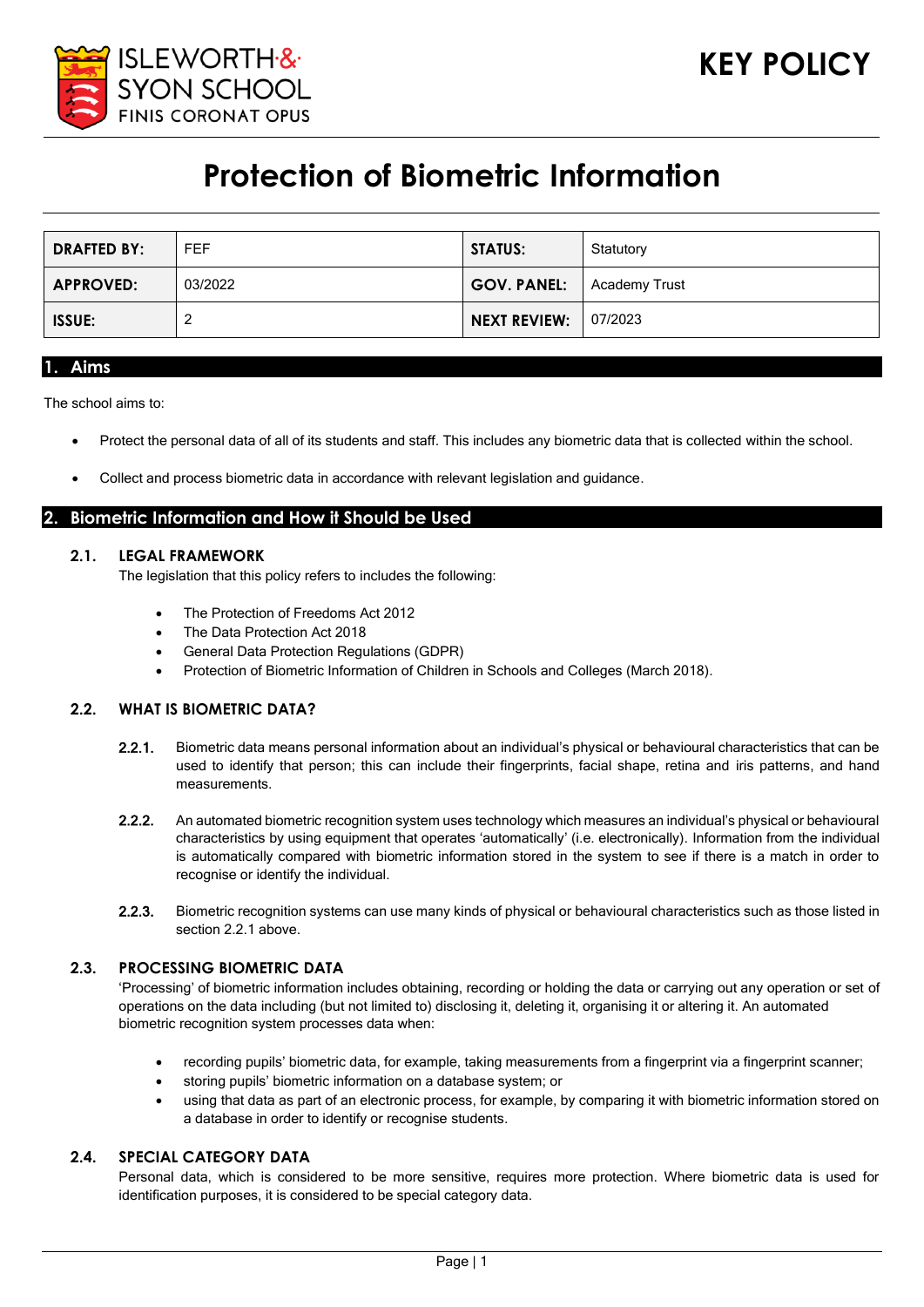### **3. Roles and Responsibilities**

#### **3.1. THE HEADTEACHER**

The Headteacher is responsible for:

- Reviewing this policy on an annual basis.
- Ensuring that the provisions in this policy are implemented consistently and rigorously.

#### **3.2. THE DATA PROTECTION OFFICER**

The data protection officer is responsible for:

- Monitoring the school's compliance with data protection legislation in relation to the use of biometric data.
- Advising on when a data protection impact assessment should be undertaken.
- Being the first point of contact for the Information Commissioners Office (ICO) and for individuals whose data is processed by the school and connected third parties.

## **4. Data Protection Principles**

- **4.1.** The school processes all personal data, including biometric data, in accordance with the key principles set out in the Data Protection Policy and set out in the GDPR.
- **4.2.** Specifically, the school ensures that biometric data is:
	- Processed lawfully, fairly and in a transparent manner.
	- Only collected for specific purposes and not processed beyond the reason for the collection.
	- Limited to the purpose for which it has been collected.
	- Accurate and where required updated.
	- Rectified or deleted when the data is inaccurate.
	- Kept in a form that allows identification of data subjects for no longer than necessary and for the purposes of the collection.
	- Processed in a manner that allows for appropriate security, including protection against unlawful processing and the prevention of accidental loss, destruction or damage.

# **5. Data Protection Impact Assessments (DPIAs)**

- **5.1.** Prior to processing biometric data or implementing a system that involves processing biometric data, a DPIA will be carried out.
- **5.2.** The DPO will oversee and monitor the process of carrying out the DPIA.
- **5.3.** The DPIA will:
	- Describe the nature, scope, context and purposes of the processing.
	- Assess necessity, proportionality and compliance measures.
	- Identify and assess risks to individuals.
	- Identify any additional measures to mitigate those risks.
- **5.4.** When assessing levels of risk, the likelihood and the severity of any impact on individuals will be considered.
- **5.5.** If a high risk is identified that cannot be mitigated, the DPO will consult the ICO before the processing of the biometric data begins.
- **5.6.** The ICO will provide the school with a written response (within eight weeks or 14 weeks in complex cases) advising whether the risks are acceptable, or whether the school needs to take further action. In some cases, the ICO may advise the school to not carry out the processing.
- **5.7.** The Trust/Academy will adhere to any advice from the ICO.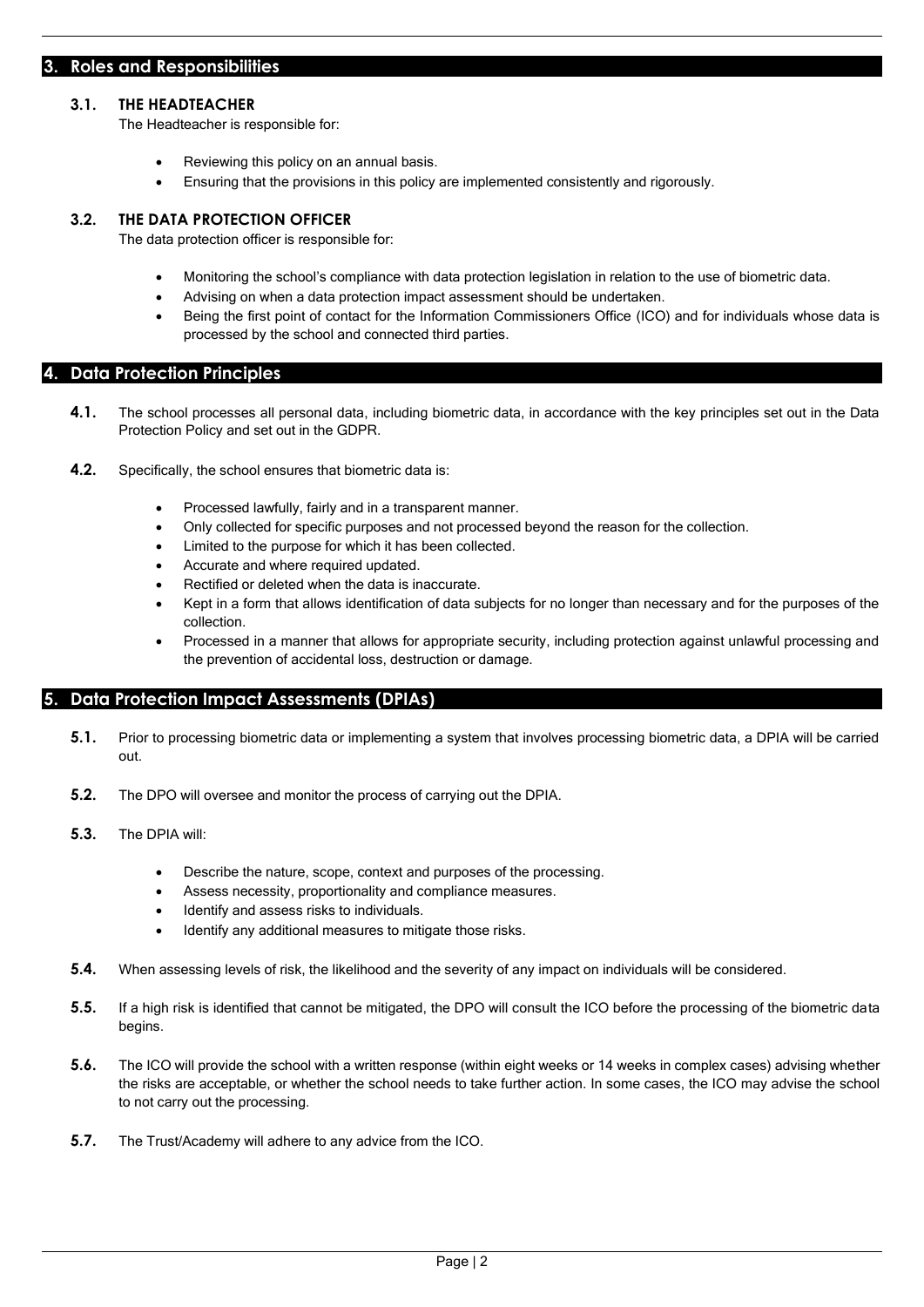# **6. Providing Consent**

- **6.1.** The obligation to provide consent for the processing of biometric data of children under the age of 18 is not imposed by the Data Protection Act 2018 or the GDPR, but by Section 26 of the Protection of Freedoms Act 2012. Where the school uses biometric data as part of an automated biometric recognition system (e.g. using students' fingerprints to purchase refreshments, rather than using cash) the school will comply with the requirements of the Act.
- **6.2.** The school will notify each parent of a student under the age of 18 of they wish their child's biometric data to be collected.
- **6.3.** Written consent will be sought from at least one parent/carer of the student before the collection of biometric data is undertaken.
- **6.4.** The school does not need to notify a particular parent or seek their consent if it is satisfied that:
	- The parent cannot be found, for example, his or her whereabouts or identity is not known.
	- The parent lacks the mental capacity to object or to consent.
	- The welfare of the child requires that a particular parent is not contacted, for example where a child has been separated from an abusive parent who is not to be informed of the child's whereabouts; or
	- Where it is otherwise not reasonably practicable for a particular parent to be notified or for his or her consent to be obtained.
- **6.5.** Where neither of the parents of a child can be notified for one of the reasons set out above (which would mean consent cannot be obtained from either of them), section 27 of the Protection of Freedoms Act 2012 sets out who should, in such circumstances, be notified and who can give consent:
	- If the child is being 'looked after' by a local authority or is accommodated or maintained by a voluntary organisation (i.e. a not-for-profit organisation), the local authority, or as the case may be, the voluntary organisation must be notified and their written consent obtained.
	- If paragraph above does not apply, then notification must be sent to all those caring for the child and written consent must be gained from at least one carer before the child's biometric data can be processed (subject to the child and none of the carers objecting in writing).
- **6.6.** Notification sent to parents should include information about the processing of their child's biometric information that is sufficient to ensure that parents are fully informed about what is being proposed. This should include:
	- details about the type of biometric information to be taken;
	- how it will be used:
	- the parents' and the student's right to refuse or withdraw their consent;
	- the school's duty to provide reasonable alternative arrangements for those students whose information cannot be
	- processed.
- **6.7.** If a student under 18 objects or refuses to participate (or to continue to participate) in activities that involve the processing of their biometric data, the school must ensure that the student's biometric data are not taken/used as part of a biometric recognition system. A student's objection or refusal overrides any parental consent to the processing.
- **6.8.** Parents and students can object to participation in the school's biometric system(s) or withdraw their consent at any time. Where this happens, any biometric data relating to the pupil that has already been captured will be deleted.
- **6.9.** Where staff members or other adults use the school`s biometric system(s), consent will be obtained from them before they use the system.
- **6.10.** Staff and other adults can object to taking part in the trust's biometric system(s) and can withdraw their consent at any time. Where this happens, any biometric data relating to the individual that has already been captured will be deleted.
- **6.11.** Alternative arrangements will be provided to any individual that does not consent to take part in the trust's biometric system(s).

# **7. Alternative Arrangements**

**7.1.** Where an individual object to taking part in the trust's biometric system(s), reasonable alternative arrangements will be provided that allow the individual to access the relevant service, e.g. where a biometric system uses pupil's fingerprints to pay for school meals, the pupil will be able to use cash for the transaction instead.